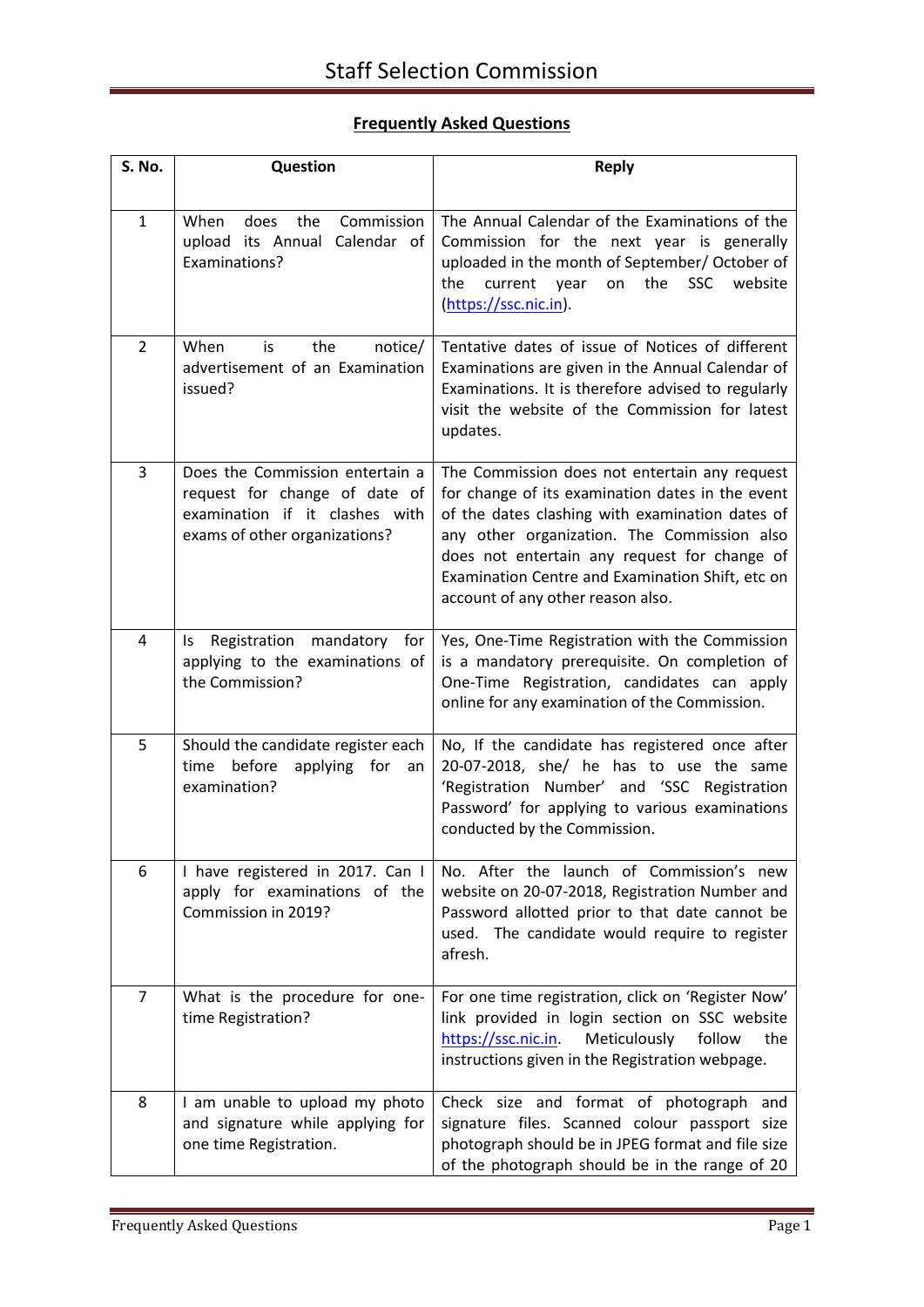|    |                                                                                                                                                                                                                                                                                                                                                                                                     | KB to 50 KB. Image dimension of the photograph<br>should be about 3.5 cm (width) x 4.5 cm (height).<br>Similarly, scanned signature file should be in JPEG<br>format having file size ranging from 10 KB to 20<br>KB. Image dimension of the signature should be<br>about 4.0 cm (width) x 3.0 cm (height). The image<br>of the signature should occupy at least 75% of<br>the frame.                                                         |
|----|-----------------------------------------------------------------------------------------------------------------------------------------------------------------------------------------------------------------------------------------------------------------------------------------------------------------------------------------------------------------------------------------------------|-----------------------------------------------------------------------------------------------------------------------------------------------------------------------------------------------------------------------------------------------------------------------------------------------------------------------------------------------------------------------------------------------------------------------------------------------|
| 9  | I did not receive registration<br>number and password on the e-<br>mail.                                                                                                                                                                                                                                                                                                                            | You may check the 'Spam' folder in your e-mail. If<br>email is not received even in the Spam folder, it is<br>likely that you have entered wrong email-id. You<br>may contact Helpline of the concerned Regional<br>Office through a call or email.                                                                                                                                                                                           |
| 10 | How to get Registration number<br>and Password, if a candidate<br>forgets it?                                                                                                                                                                                                                                                                                                                       | Go to 'Forgot Password' link in the Login section<br>on https://ssc.nic.in and enter required details.<br>On verification through email or mobile OTP, the<br>Registered email-id and Registration Number<br>would be displayed on the screen. You will be<br>prompted to change password. Set your new<br>password and keep it safely for future use.                                                                                        |
| 11 | I am doing One-time Registration<br>for the first time. Yet when I am<br>trying to save my data in the 'Basic<br>Information' tab, the system is<br>message that "User<br>giving a<br>Already Exists".                                                                                                                                                                                              | Check your Matriculation Certificate. If 'Roll<br>Code' is also given in addition to 'Roll No', then in<br>the column 6 (iii) and 6 (iv) of the Registration<br>Form, enter your Roll No in the following format:<br>"Roll Code"-"Roll No". For example, if the Roll<br>Code given in your Matriculation Certificate is<br>12345 and Roll No is 1234567, then you have to<br>enter Roll No in column 6 (iii) and 6 (iv) as 12345-<br>1234567. |
| 12 | I have started to create One-time<br>Registration few days back. I was<br>allotted 'Registration Number' and<br>password. However, I had not fully<br>completed<br>the<br>One-time<br>Registration Process. Now when I<br>am trying to login with my<br>credentials, the System is giving<br>message that "Please check your<br>Username/ Password". "Forgot<br>Passwork" link is also not working. | If you do not complete the One-time Registration<br>Process within 14 days, your data is automatically<br>deleted from the Database. Therefore, you have<br>to make One-time Registration afresh.                                                                                                                                                                                                                                             |
| 13 | What are the contact details of a<br>particular Regional / Sub Regional<br>Offices of the Commission?                                                                                                                                                                                                                                                                                               | Contact Details of the all 9 Regional/ Sub Regional<br>Offices of the Commission are available on the<br>website of the Commission and concerned<br>Regional website(s) of the Commission.                                                                                                                                                                                                                                                    |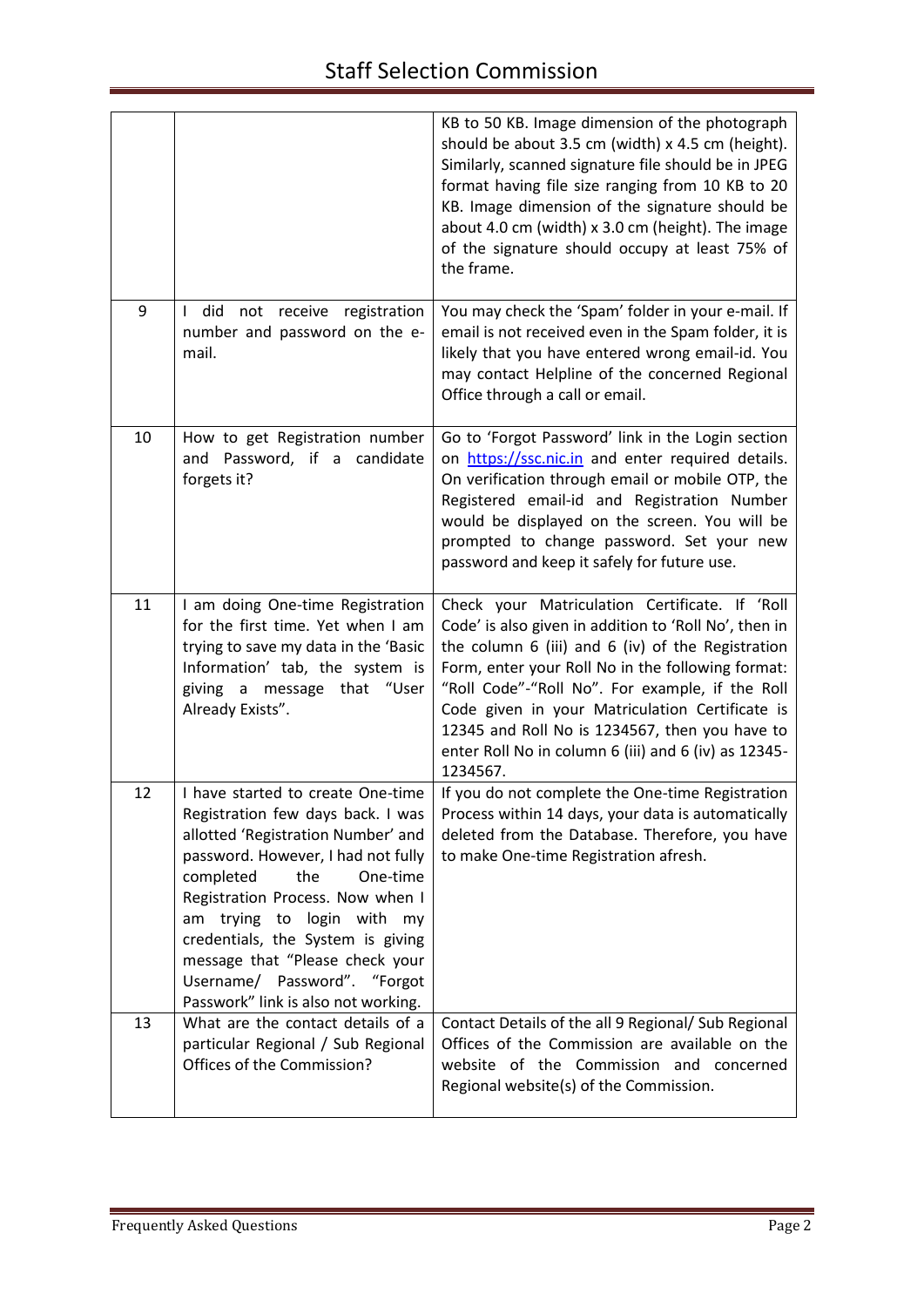| 14 | How to apply for any examination<br>of the Commission?                                                                                        | After publication of the Notice of the Examination<br>please login using your 'Registration Number'<br>and 'SSC Registration Password' in the login<br>section of the website. Click on the Examination<br>Link you wish to apply for in the 'Latest<br>Notifications' Section of your Dashboard. Read<br>the Notice of Examination before you apply for<br>any examination. |
|----|-----------------------------------------------------------------------------------------------------------------------------------------------|------------------------------------------------------------------------------------------------------------------------------------------------------------------------------------------------------------------------------------------------------------------------------------------------------------------------------------------------------------------------------|
| 15 | What is the fee to be paid with the<br>application?                                                                                           | The fee to be paid with the application is Rupees<br>one hundred (Rs. 100/-) for each Examination.                                                                                                                                                                                                                                                                           |
| 16 | Who are eligible for exemption<br>from paying fee?                                                                                            | All female candidates and candidates belonging<br>to Scheduled Caste, Schedule Tribe, Persons with<br>benchmark Disabilities (Divyangjans) and Ex-<br>Servicemen candidates eligible for reservation<br>are exempted from payment of fee.                                                                                                                                    |
| 17 | How to make fee payment?                                                                                                                      | After filling online application, fee can be paid<br>online through BHIM UPI, Net Banking, by using<br>Visa, Mastercard, Maestro, RuPay Credit or Debit<br>cards or in SBI Branches by generating SBI<br>Challan.                                                                                                                                                            |
| 18 | I have made payment more than<br>once. How to get refund?                                                                                     | Fee once paid will not be refunded.                                                                                                                                                                                                                                                                                                                                          |
| 19 | Can I pay fee offline?                                                                                                                        | Yes. You can pay fee through SBI Challan also.<br>Choose this option and print Challan Form. Use it<br>for paying fee in cash at any SBI Branch.                                                                                                                                                                                                                             |
| 20 | I have submitted fee through<br>offline bank Challan. Now should I<br>enter my transaction ID and date<br>of deposit in the application form? | No. Wait for 2-3 working days. Your bank<br>payment details will be updated automatically.                                                                                                                                                                                                                                                                                   |
| 21 | What to do, if a candidate is<br>unable to make online payment<br>and error message is displayed?                                             | Candidate may wait for 48 hours before making<br>another attempt for online fee payment or an<br>offline Challan can be generated to deposit<br>payment in cash at the State Bank of India.                                                                                                                                                                                  |
| 22 | How to reprint my offline bank<br>challan?                                                                                                    | Login using your 'Registration Number' and 'SSC<br>Registration Password' in the login section of the<br>website. Click on the 'Download Offline Challan'<br>link of the concerned examination in the 'Latest<br>Notifications' Section in your Dashboard.                                                                                                                   |
| 23 | What to do, if application status is<br>showing incomplete after making<br>online payment?                                                    | It means that fee is not yet received by the<br>Commission from the Bank. Status of fee<br>payment can be verified at the 'Payment Status'<br>or 'Double Verification of Payment' links provided<br>in the candidate's login screen.                                                                                                                                         |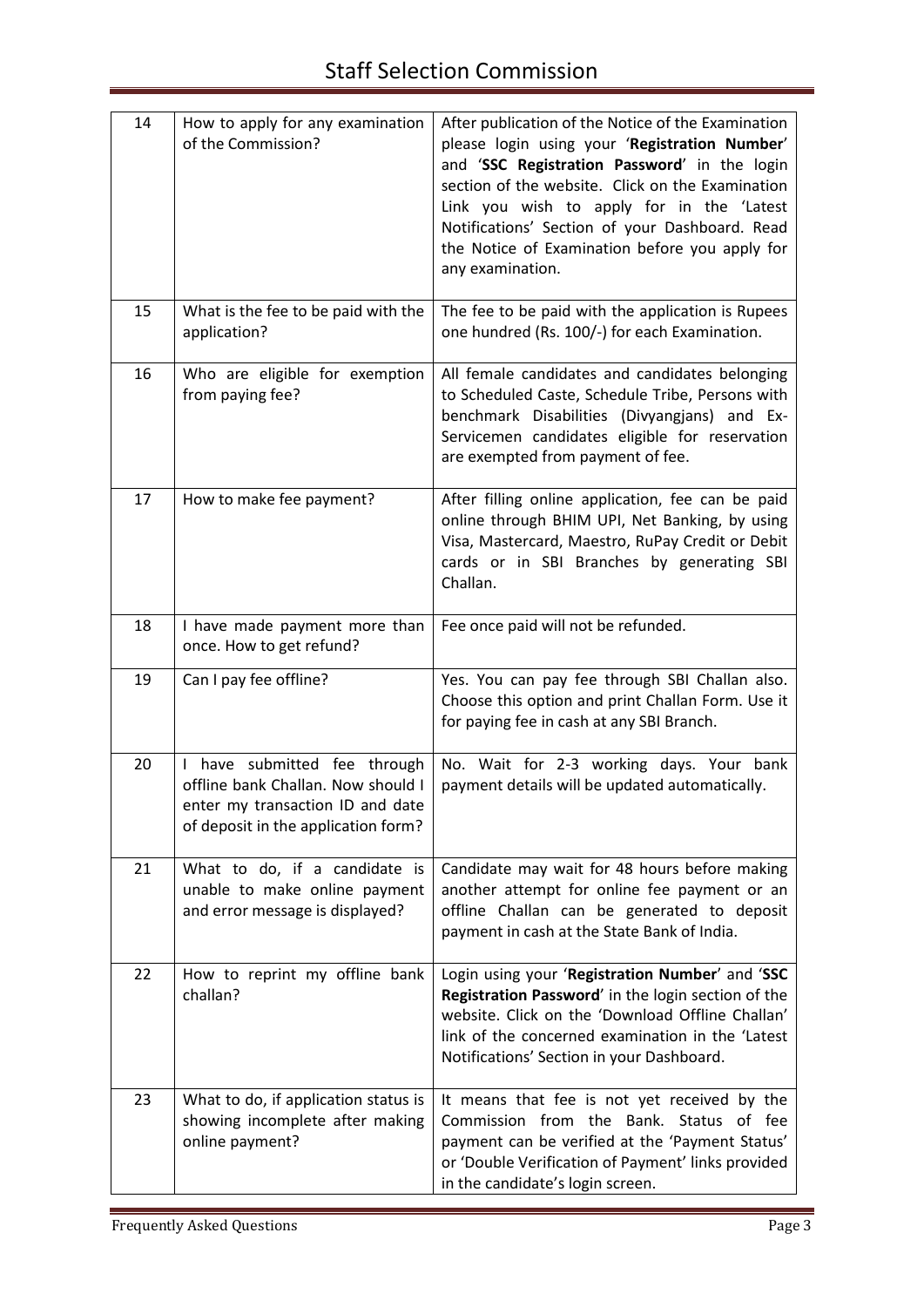|    |                                                                                                                                          | You may wait for 2-3 days and re-check. In case,<br>payment status is still incomplete, you may check<br>your bank account for refund of fee amount.<br>Contact your bank or you may make fee payment<br>again.<br>Alternatively you may also generate an offline<br>challan so that payment could be made in cash at<br>SBI.                                                                                                                  |
|----|------------------------------------------------------------------------------------------------------------------------------------------|------------------------------------------------------------------------------------------------------------------------------------------------------------------------------------------------------------------------------------------------------------------------------------------------------------------------------------------------------------------------------------------------------------------------------------------------|
| 24 | What is meant by the application<br>showing<br>"Provisionally<br>status<br>"Provisionally<br>Completed"<br>or<br>Accepted"?              | The online application has been submitted<br>successfully. It has been accepted provisionally by<br>the Commission because the details filled by you<br>have not been verified by the Commission.                                                                                                                                                                                                                                              |
| 25 | I have completed the application<br>process. I cannot find any link to<br>download my application form in<br>PDF.                        | Login using your 'Registration Number' and 'SSC<br>Registration Password' in the login section of the<br>website. Click on the 'Print' link of the concerned<br>examination in the 'Latest Notifications' Section<br>in your Dashboard.                                                                                                                                                                                                        |
| 26 | I wish to correct my name/<br>father's name/ mother's name/<br>Gender/ mobile No. etc. in the<br>registration part, how can I do it?     | Login using your 'Registration Number' and 'SSC<br>Registration Password' in the login section of the<br>website. Click on 'Modify Registration' and make<br>necessary changes. Be cautious while editing as<br>entries in the 'Basic Details' tab are allowed<br>modification only once.                                                                                                                                                      |
| 27 | Can I change my address details<br>before<br>photo,<br>signature<br>etc.<br>applying?                                                    | Yes, you can change it before applying to an<br>examination. Login to your account using your<br>credentials, then Click<br>login<br>'Modify<br>on<br>Registration' and make necessary changes.                                                                                                                                                                                                                                                |
| 28 | Whether change in any particulars<br>application<br>form<br>for<br>in<br>an<br>examination is allowed after final<br>submission of form? | No, once an online application form is submitted,<br>modification is not allowed.                                                                                                                                                                                                                                                                                                                                                              |
| 29 | I want to change my typing<br>medium in respect of Skill Test/<br>Type test.                                                             | After submission of the online Application,<br>change of typing medium is not allowed.                                                                                                                                                                                                                                                                                                                                                         |
| 30 | Where can I find the details of<br>different Examinations conducted<br>by the Commission?                                                | Commission<br>conducts<br>The<br>number<br>a<br>of<br>competitive Examinations during the Year. The<br>Annual Calendar of Examinations is hosted on the<br>website of the Commission.<br>Notice(s) specific to individual examination,<br>giving the details of that examination are hosted<br>on the website of the SSC-HQs and its Regional<br>Offices. A short advertisement is also published in<br>the Employment News / Rozgar Samachar. |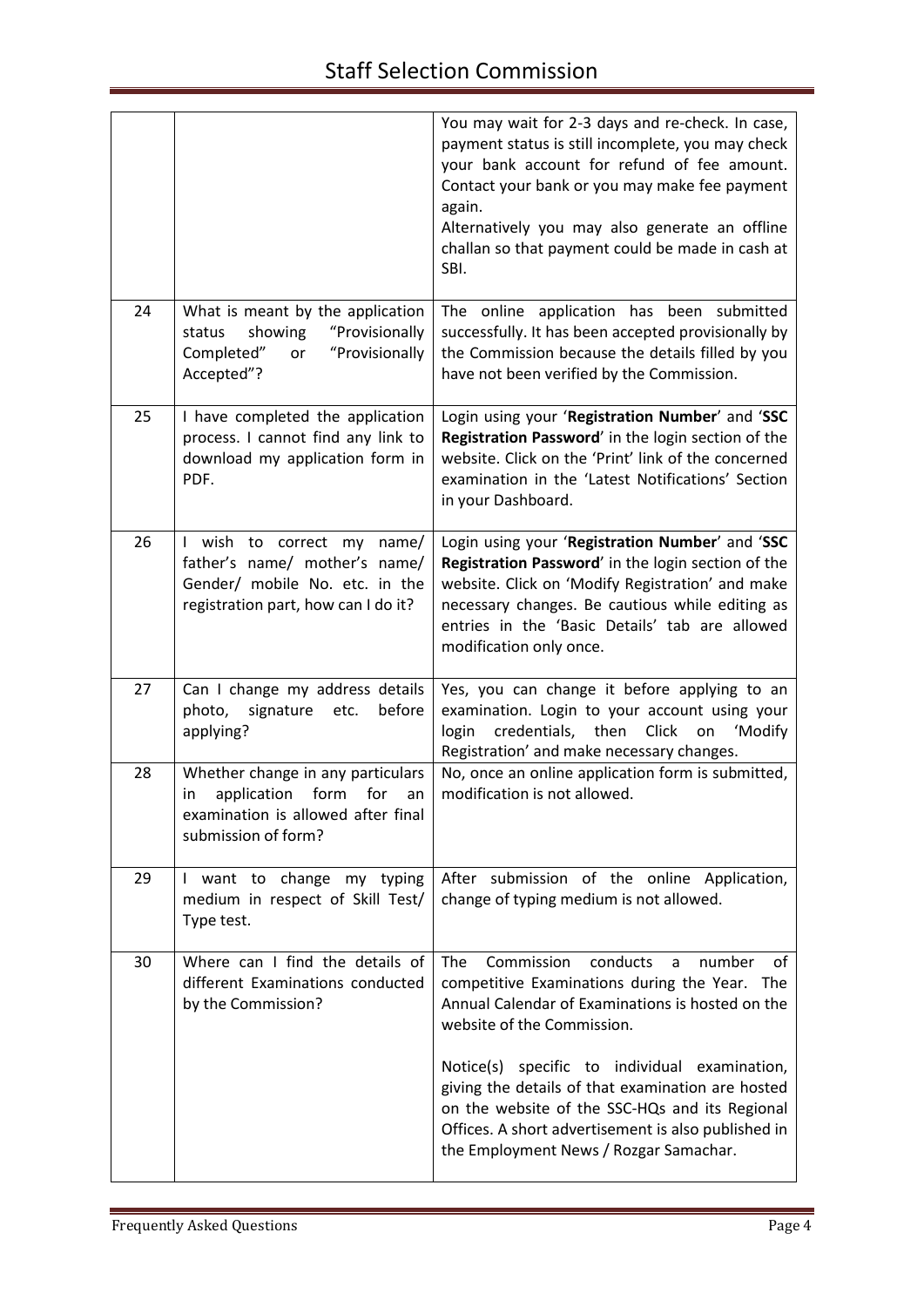| 31 | What is the crucial date for<br>of<br>reckoning<br>age-limit<br>and<br>essential qualifications for<br>an<br>examination?                                                                         | Crucial dates for reckoning of age-limit and<br>essential qualifications are mentioned in the<br>Notice of the concerned examination.                                                                                                                                                                                                                                                                                                                                                                                |
|----|---------------------------------------------------------------------------------------------------------------------------------------------------------------------------------------------------|----------------------------------------------------------------------------------------------------------------------------------------------------------------------------------------------------------------------------------------------------------------------------------------------------------------------------------------------------------------------------------------------------------------------------------------------------------------------------------------------------------------------|
| 32 | ascertain<br>How<br>the<br>can one<br>eligibility criteria with regard to<br>age, educational qualification,<br>suitability of posts for PwD<br>candidates, etc. for a particular<br>examination? | All such details are available in the Notices of<br>respective Examinations hosted on the websites<br>of SSC-HQ. Candidates<br>are<br>advised<br>to<br>meticulously go through the Notices before<br>applying for any examination.                                                                                                                                                                                                                                                                                   |
| 33 | For which advertised post, a PwD<br>candidate is eligible to apply?                                                                                                                               | The candidature of PwD candidates are finally<br>considered only for those posts which are<br>identified<br>suitable<br>for<br>as<br>them.<br>Therefore candidates may see the Notice of the<br>concerned examination.                                                                                                                                                                                                                                                                                               |
| 34 | How much<br>age relaxation is<br>available for different categories<br>of candidates?                                                                                                             | Permissible age relaxations in the upper age limit<br>are duly mentioned in the Notices of the<br>Examinations.                                                                                                                                                                                                                                                                                                                                                                                                      |
| 35 | What are the provisions for<br>reservation of SC, ST, OBC etc. and<br>with<br>Disabilities/<br>Persons<br>Divyangjan candidates?                                                                  | Reservations for candidates belonging to SC, ST,<br>and<br>Persons<br>with<br>OBC, etc.<br>Disabilities/<br>Divyangjan categories are provided as per the<br>instructions/ guidelines of the Government of<br>India issued from time to time.<br>The number of Vacancies reserved for various<br>Categories are decided by the User Departments<br>and the Commission has no role in the matter.<br>The Commission makes recruitment only on the<br>basis of vacancies intimated by the various User<br>Departments. |
| 36 | How many vacancies are there for<br>a particular SSC Exam?                                                                                                                                        | The tentative vacancies of various examinations<br>as reported by the User Ministries/ Departments<br>concerned are available on the website of the<br>Commission under the heading of "Candidates<br>different<br>Corner".<br>for<br>Vacancy<br>status<br>examinations is updated from time to time.                                                                                                                                                                                                                |
| 37 | Is there negative marking in the<br>Examinations conducted by SSC?                                                                                                                                | The specific information about the negative<br>marking is given in the Scheme of Examination<br>published in the Notice of the concerned<br>Examination.                                                                                                                                                                                                                                                                                                                                                             |